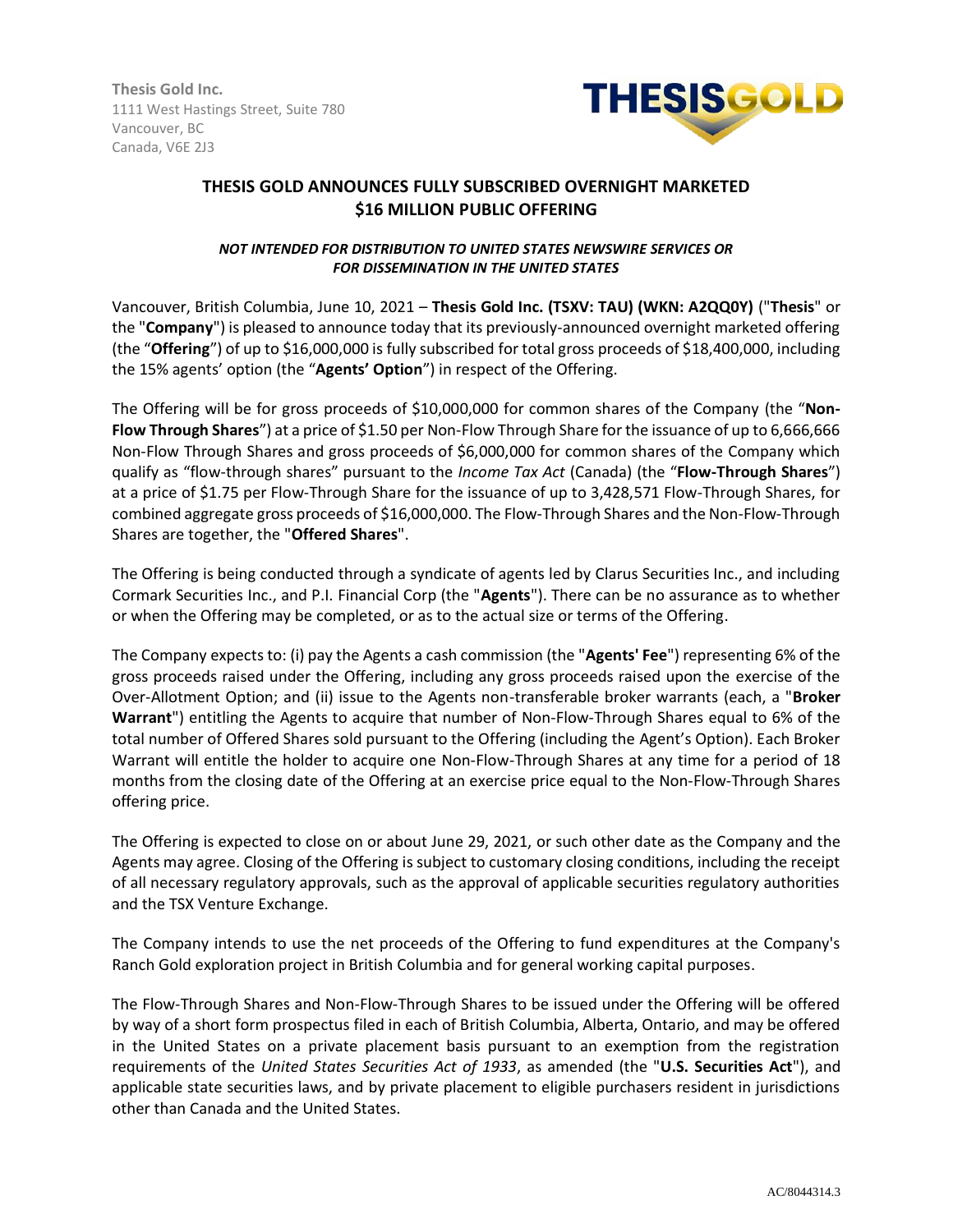Copies of the Prospectus may be obtained under the Company's profile on SEDAR at www.sedar.com and from Clarus Securities Inc., 130 King Street West, Suite 3640, Toronto, ON M5X 1A9. The Prospectus contains important detailed information about the Company and the proposed Offering. Prospective investors should read the Prospectus and the other documents the Company has filed on SEDAR at www.sedar.com before making an investment decision.

*No securities regulatory authority has either approved or disapproved of the contents of this news release. The Offered Shares have not been and will not be registered under the U.S. Securities Act or any state securities laws. Accordingly, the Offered Shares may not be offered or sold within the United States unless registered under the U.S. Securities Act and applicable state securities laws or pursuant to exemptions from the registration requirements of the U.S. Securities Act and applicable state securities laws. This news release does not constitute an offer to sell or a solicitation of an offer to buy any securities of the Company in any jurisdiction in which such offer, solicitation or sale would be unlawful.*

## **About Thesis Gold**

Thesis Gold is a Vancouver based mineral exploration company focused on proving and developing the resource potential of the 178km2 Ranch Gold Project located in the "Golden Horseshoe" area of northern British Columbia, approximately 300 km north of Smithers, B.C.

Further details are available on the Company's website at: https://www.thesisgold.com/

On behalf of the Board of Directors **Thesis Gold Inc.**

"*Ewan Webster*"

Ewan Webster Ph.D., P.Geo. President, CEO and Director

### **For further information or investor relations inquiries, please contact:**

### **Dave Burwell**

Vice President The Howard Group Inc. Email: dave@howardgroupinc.com Tel: 403-410-7907 Toll Free: 1-888-221-0915

### **Nick Stajduhar**

Director Thesis Gold Telephone: 780-701-3216 Email: nicks@thesisgold.com

*Neither the TSX Venture Exchange nor its Regulation Services Provider (as that term is defined in the policies of the TSX Venture Exchange) accept responsibility for the adequacy or accuracy of this press release.*

### *Cautionary Statement Regarding Forward-Looking Information*